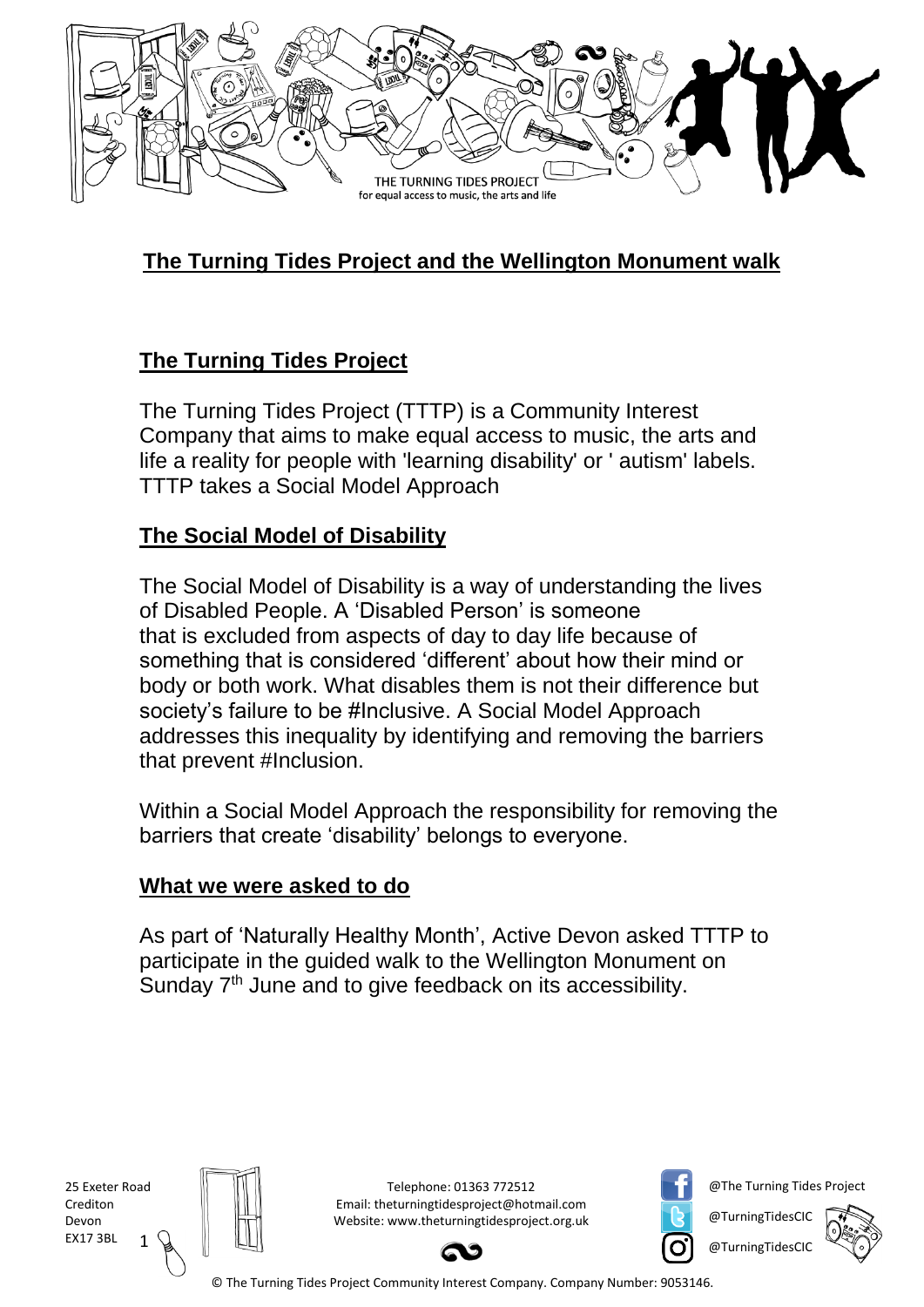

#### **Why is this important**

Mencap suggests that there are 1.5 million people in the U.K with a 'learning disability' label.

Gov.uk suggest that only 1 in 4 people with 'learning disability' labels take part in physical activity each month.

TTTP believes that addressing the barriers that prevent the #inclusion of people with 'learning disabilities' or 'autism' is an essential part of achieving equal access to physical activity.

#### **TTTP and Accessibility**

Many of the people who are part of TTTP:

- $\infty$  Are not 'readers' and do not use conventional speech.
- $\bullet$  Experience sensation differently.
- Require support to access community spaces and events.
- $\infty$  Are wheel chair users and/or use walking aids.

When the TTTP talk about accessibility we mean access to spoken and written word and to appropriate support as well as physical access.

2 25 Exeter Road Crediton Devon EX17 3BL



Telephone: 01363 772512 Email: theturningtidesproject@hotmail.com Website: www.theturningtidesproject.org.uk



@The Turning Tides Project

@TurningTidesCIC

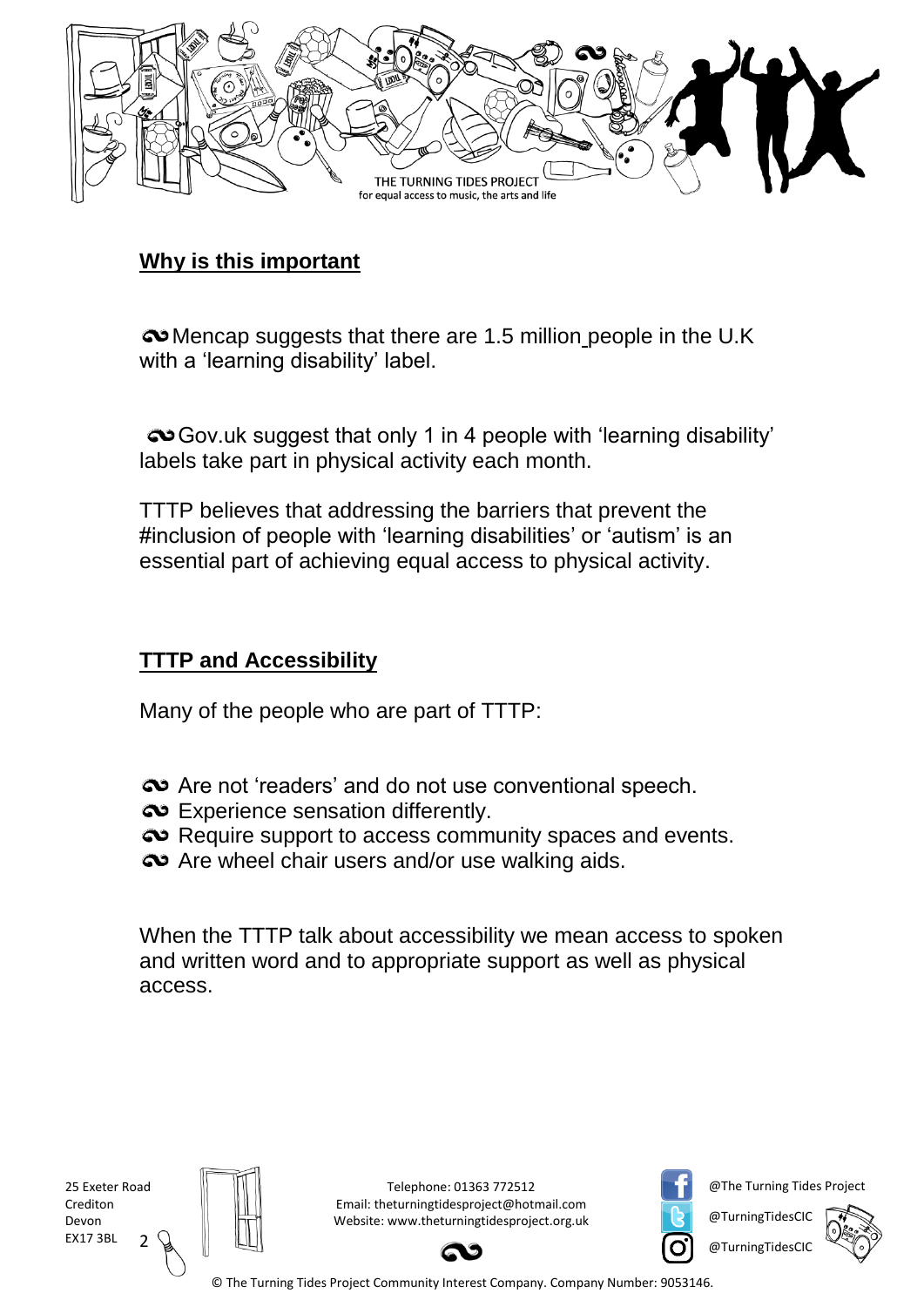

#### **What we found**

There was a sign in the car park. A TTP support worker read the sign out and explained what it meant.

We were greeted by a member of The National Trust and The Areas of Outstanding Natural Beauty (AONB). They were very friendly and had a wealth of knowledge about the site. They answered our questions and described the walk before we started it. This made the walk clearer.

 $\infty$  On the notice board, there was a drawn aerial image of the walk with timings on it.

 $\infty$  There were no signs, direction marks or visual prompts when walking towards or around the monument. There was a notice board at the monument.

 $\infty$  The walk was accessible to wheelchair users and the shallow gradient of the hill would mean that it would be accessible to most walkers. However, we didn't see anywhere to sit or rest on the route.

# **1. What we would recommend**

 $\infty$  Take a Small Talk Approach

(http://www.theturningtidesproject.org.uk/small-talk-accessiblecommunication.html)

'Small Talk' is TTTPs multi-sensory approach to communication it includes use of written word, photographs, films, music, symbols and signing.



Telephone: 01363 772512 Email: theturningtidesproject@hotmail.com Website: www.theturningtidesproject.org.uk



@The Turning Tides Project

@TurningTidesCIC

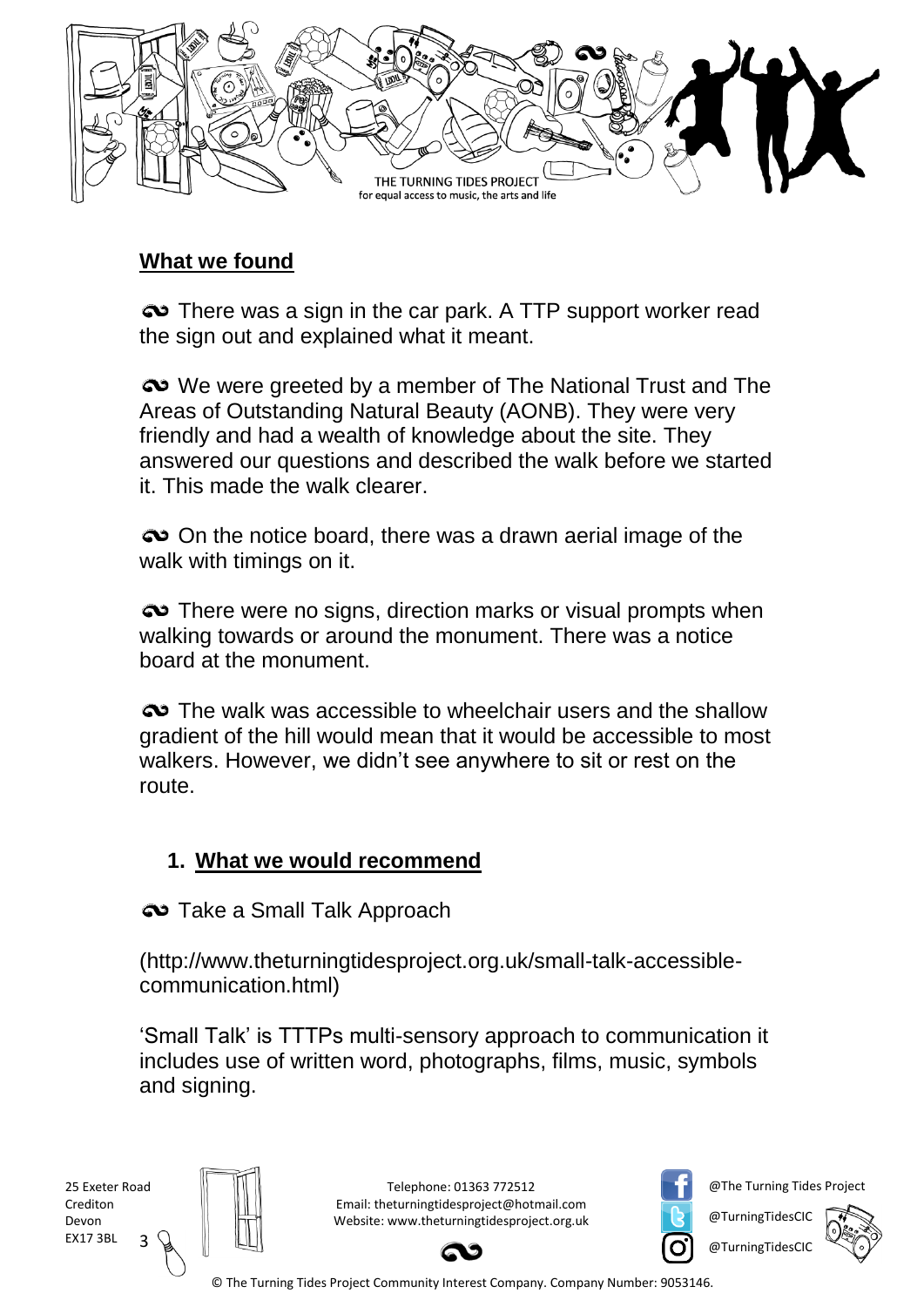

 $\infty$  A button to press which read out the information on the board or a QR code on the notice board linked to videos, google maps and spoken would make the information accessible to people who are not 'readers'.

 $\infty$  An aerial photograph or a drawn map with photographs of prominent features would provide a more accessible route plan.

 $\infty$  Direction signs or markings on the walk would reassure walkers that they were following the route. These could be interactive art installations that would encourage sensory engagement with the environment.

 $\bullet\bullet$  Use symbols and words on written signs.

 $\infty$  Increase the capacity of staff to be #inclusive

# **2. Develop the skills, knowledge and confidence of staff to:**

- $\infty$  Understand sensory differences
- $\infty$  Use signing to support the spoken word
- $\infty$  Communicate using key words.

TTTP provide training that is co-delivered by people with and without 'learning disabilities' or 'autism' <http://www.theturningtidesproject.org.uk/training.html>

work towards becoming a #Inclusive organisation <http://www.theturningtidesproject.org.uk/inclusive.html>

4 25 Exeter Road Crediton Devon EX17 3BL



Telephone: 01363 772512 Email: theturningtidesproject@hotmail.com Website: www.theturningtidesproject.org.uk



@The Turning Tides Project

@TurningTidesCIC

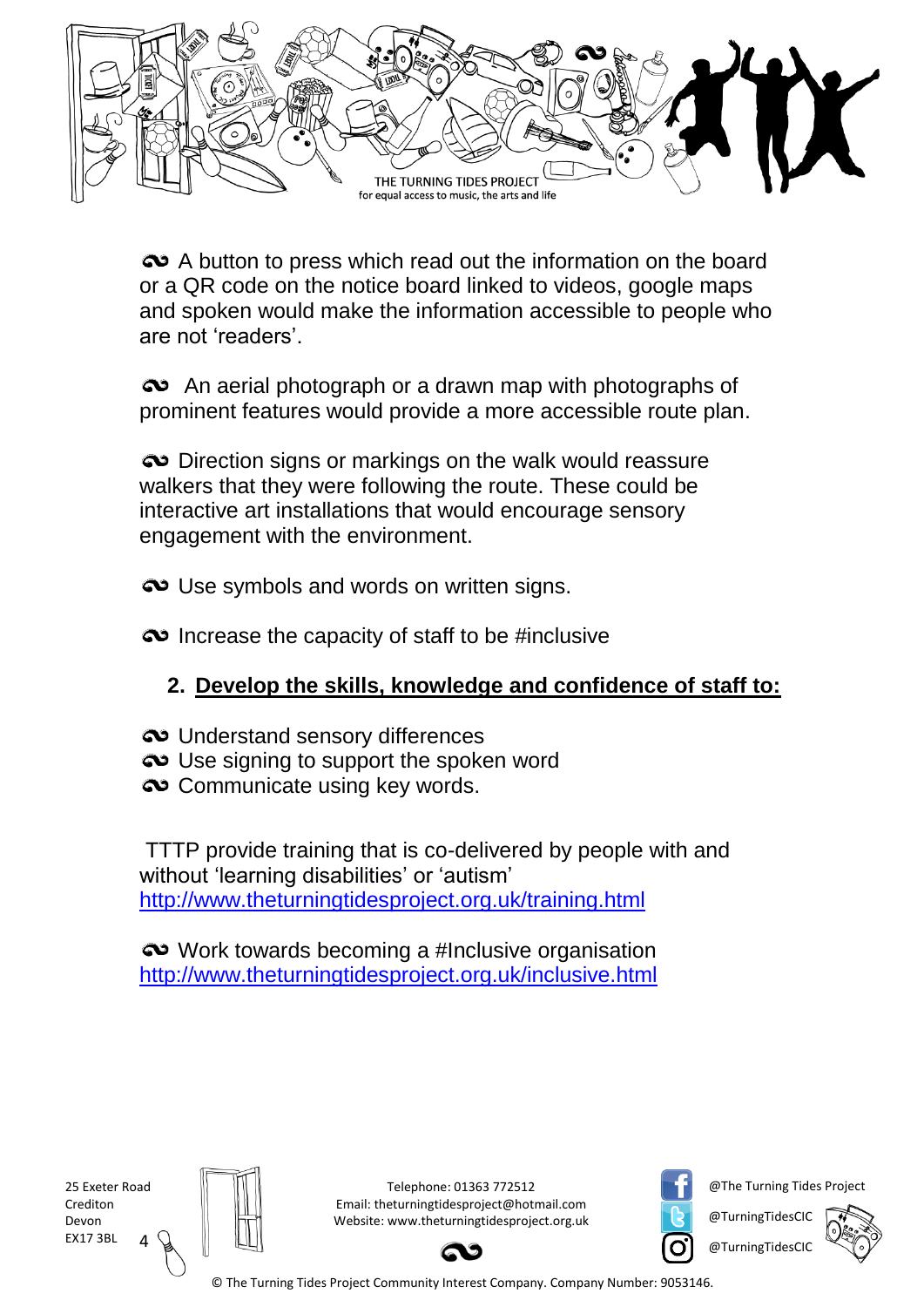

**3. TTTP awards organisations and people, that demonstrates an inclusive approach, our #inclusive endorsement.** 

# **Things to consider:**

 $\bullet$  [Does everyone have equal access to the service that you offer?](http://www.theturningtidesproject.org.uk/small-talk-accessible-communication.html)

- $\infty$  [Is your charging policy fair?](http://www.theturningtidesproject.org.uk/evaluation-services.html)
- $\infty$  Do your staff treat people with respect and provide a high level [of customer service?](http://www.theturningtidesproject.org.uk/training.html)
- **[Is your written information accessible?](http://www.theturningtidesproject.org.uk/small-talk-accessible-communication.html)**
- $\bullet$  [Is your recruitment approach accessible?](http://www.theturningtidesproject.org.uk/employment-services.html)
- $\bullet$  [Do you create an accessible environment?](http://www.theturningtidesproject.org.uk/the-social-model.html)

TTTP is a Community Interest Company. Profit we generate is reinvested in the project. Our focus is the work that we do and the difference we can make.

Active Devon commissioned TTTP to do this piece of work. The income this provided enabled TTTP to provide support at no cost to the people with 'learning disabilities' or 'autism' that came on the walk.

This gave them **equal access:** it was #Inclusive.

5 25 Exeter Road Crediton Devon EX17 3BL



Telephone: 01363 772512 Email: theturningtidesproject@hotmail.com Website: www.theturningtidesproject.org.uk



@The Turning Tides Project

@TurningTidesCIC